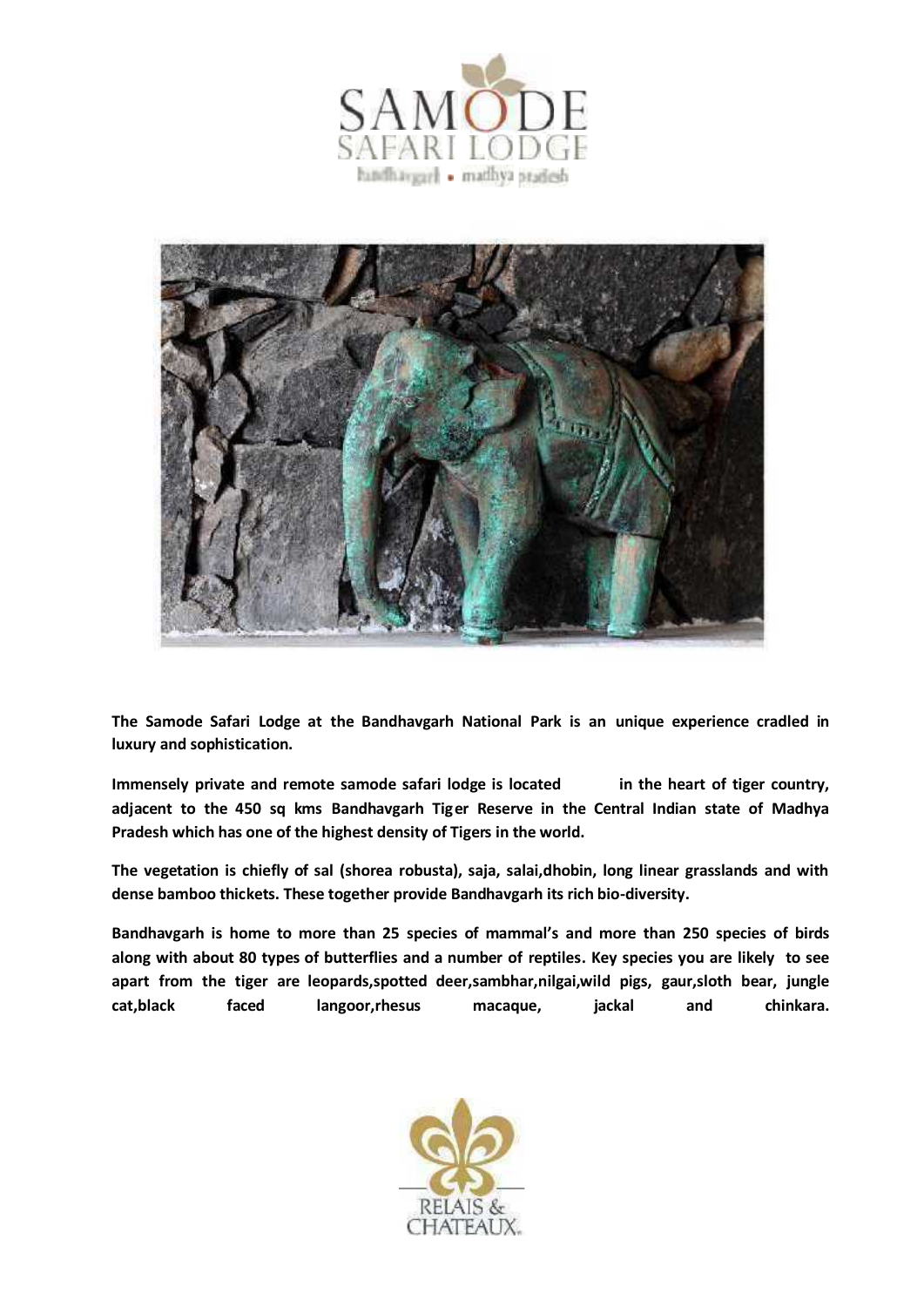



#### **Access**

# **Your journey to reach us -by air**

From Jabalpur- a four hour drive From Khajuraho- a five hour drive From Umaria Airstrip half an hour drive (only for private air charters) There are direct flights daily to Jabalpur and Khajuraho from New Delhi, Mumbai and Varanasi.

#### **Your journey to reach us -by train**

There are daily trains to Katni and Umaria from most major cities From Katni – a two hour fifteen minute drive From Umaria- half an hour drive

#### **Your journey to reach us -by road**

From Jabalpur – a four hour drive From Khajuraho –a five hour drive From Kanha national park –a five hour drive

The lodge is happy to arrange transfers on prior arrangement

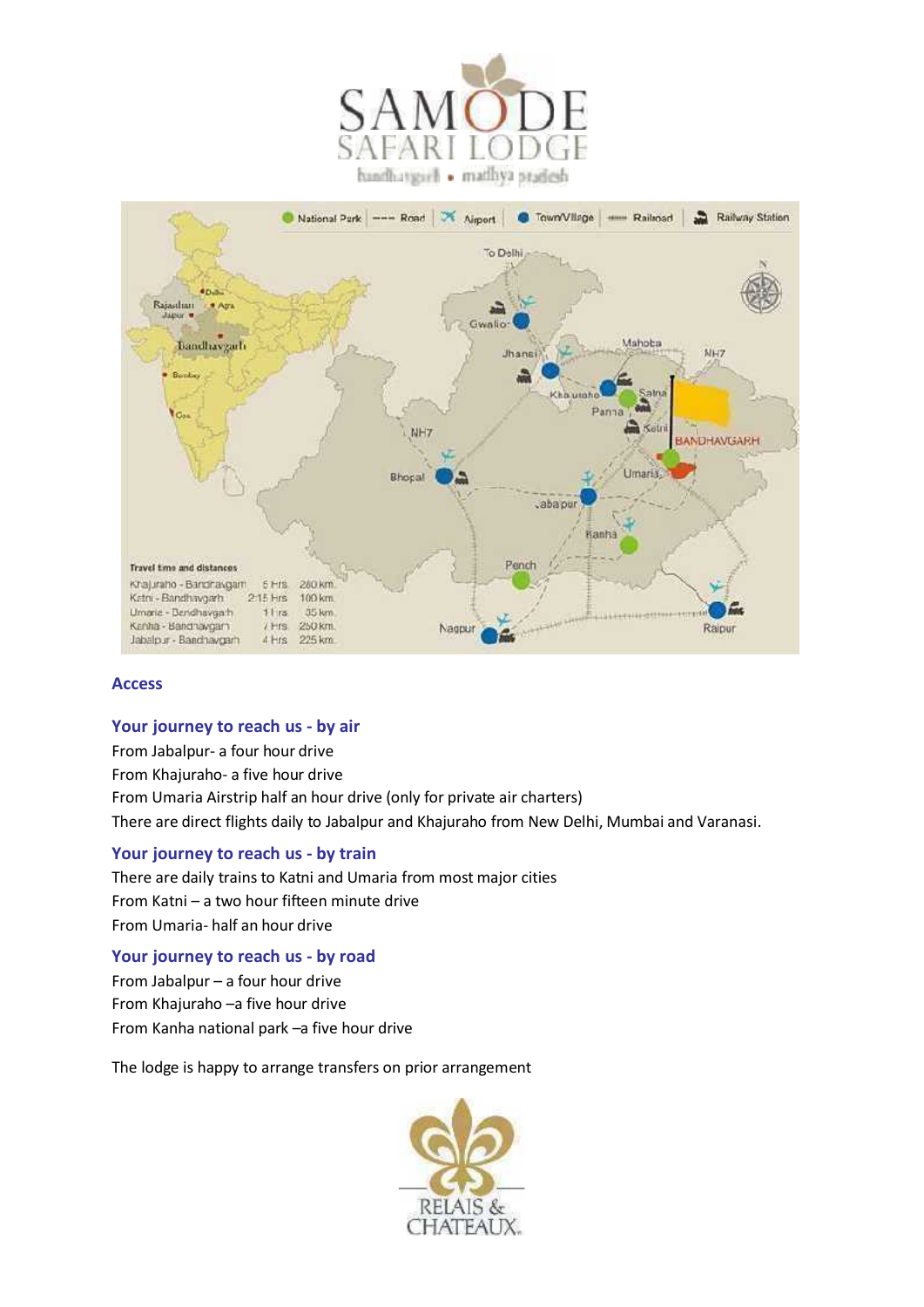

**GPS coordinates** Latitude 23°38'27.01"N Longitude 80°57'44.46"E Altitude 535m

## **Address**

Samode Safari Lodge Village Mardhari, Post Dhamokar District Umaria -484661 Madhya Pradesh. Telephone- 00-91- 8319576811 Lodge Manager -00-91-7610364344

## **Reservations**

Contact - Pawan Singh Email reservations @samode.com, pawan@samode.com Tel:- +91-141-2632370, 2632407 Fax:- +91-141-2631397 Website: www.samode.com

### **Climate**

## **Temperature Chart**

| TIME OF YEAR | <b>AVERAGE MINIMUM</b> | AVERAGE MAXIMUM |
|--------------|------------------------|-----------------|
| OCT-NOV      | $9^{\circ}$ C          | $30^{\circ}$ C  |
| DEC-FEB      | $4^{\circ}$ C          | $26^{\circ}$ C  |
| MAR-APR      | $15^{\circ}$ C         | $36^{\circ}$ C  |
| MAY-JUNE     | $24^{\circ}$ C         | $42^{\circ}$ C  |

Bandhavgarh has major climatic fluctuations.

October and November are still warm but not cold and wet.

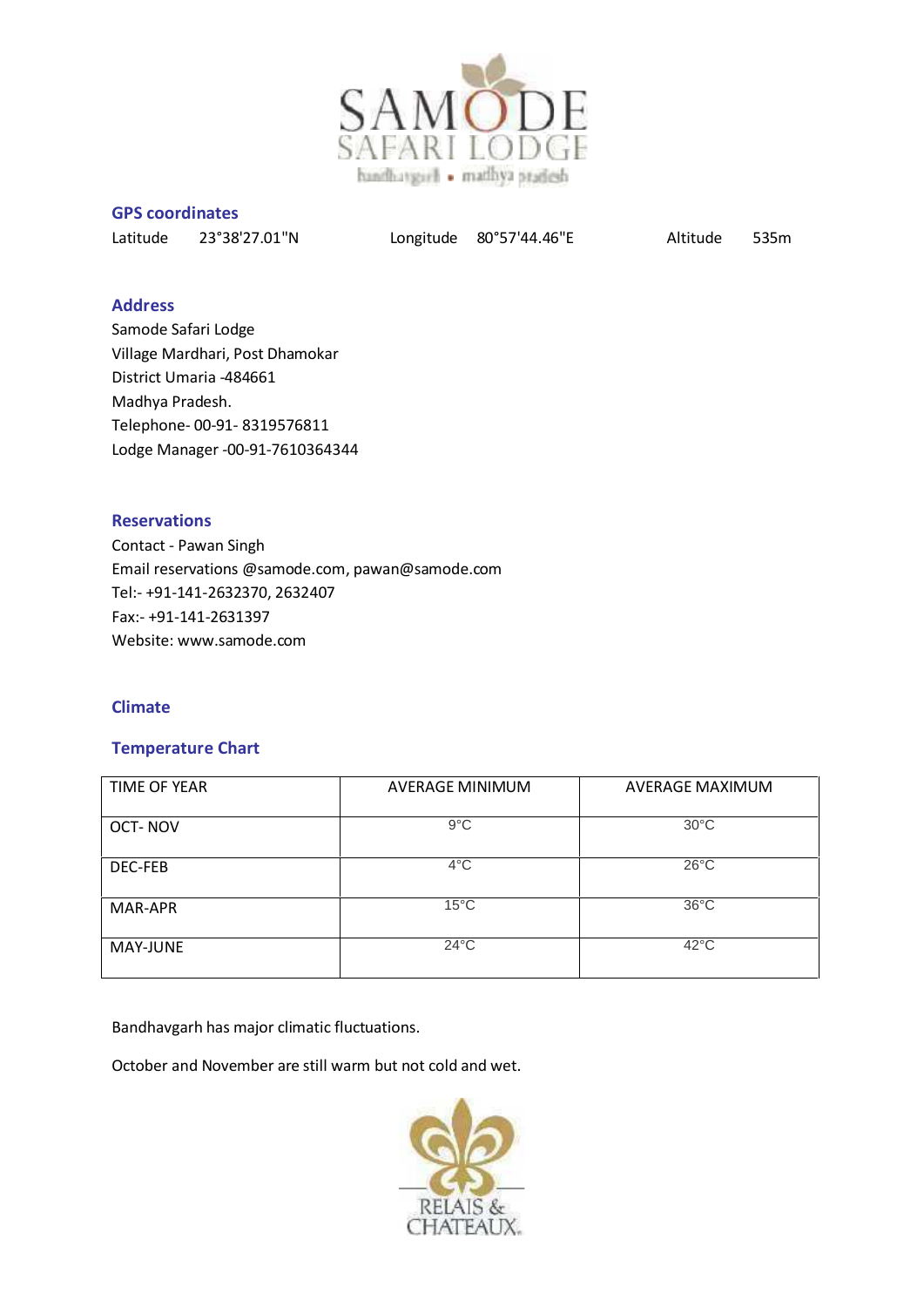

December, January and February, it is cold in the morning and evenings and warm clothes are necessary at these times. During the daytime it is lovely warm and sunny.

March and April are getting fairly warm during the days, but the mornings and evenings can be chilly and a jacket is recommended.

May and June are the hottest months and can be intensely hot, mid June onwards it starts getting humid as we are approaching the monsoons. We advise you carry cotton clothing.

Monsoon breaks in July and lasts until September.

## **Opening and closing**

The lodge is open from  $1^{\text{st}}$  of October until 15<sup>th</sup> of June

## **Health requirements**

Although we take all precautions in the camp it is advisable to carry mosquito repellents and sun screen of your preference.

## **Safety and security**

At the lodge, the paths are lit by lamps to guide guests to the main lodge Intercoms could be used for in house communication Our guides are trained in animal behaviour, outdoor emergencies and first aid. Doctor is available on call

#### **Lodge Details**

#### **Accommodation** 12 private villas

The lodge accepts children of all ages. One child may be accommodated in their parent's villa for an extra charge. There is a baby-sitting service available on prior arrangement.

#### **Room Amenities**

- Air conditioning, heating and overhead fans
- Living room with hidden plasma tv and DVD player
- **I** pod dock
- **Comfortable four poster beds**
- Modern en-suite bathroom, bath tub, separate showers and dressing area  $\bullet$
- Open air bath court with a shower and a oversized tub
- In room safe, Bath robes, hair dryer and luxurious toiletries

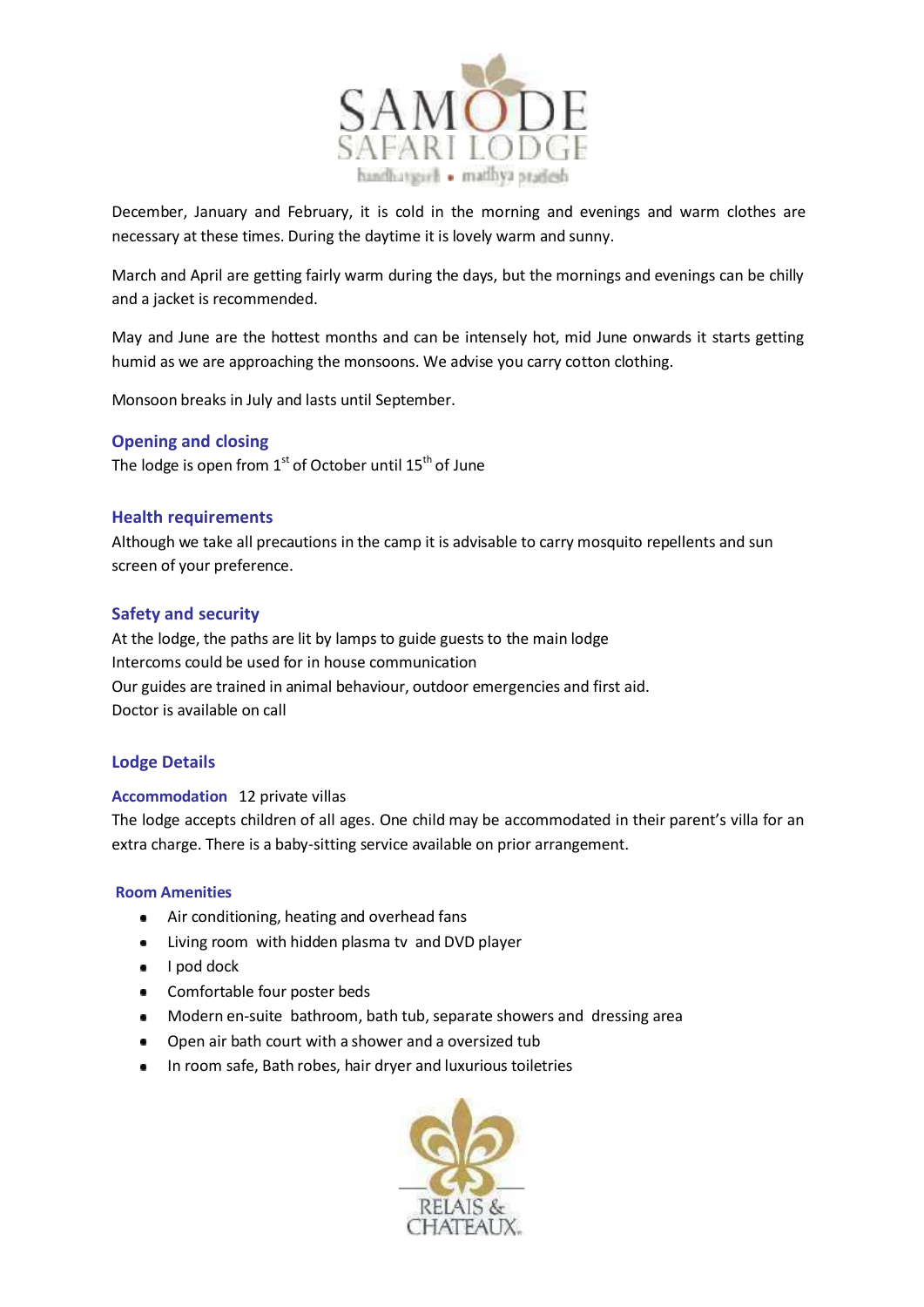

- Powder room  $\bullet$
- Private verandahs with views of the forest
- Lavazza coffee maker, tea and coffee making machine
- Mini bar ä.

## **Facilities**

- Safari's done by in house guide's in our custom designed 4 X 4 vehicles  $\bullet$
- $\bullet$ Swimming pool, heated Jacuzzi, children's pool
- **Gymnasium**
- Spa treatments, steam room  $\bullet$
- Inter-net facility in our library, snooker table  $\bullet$
- The Samode boutique  $\bullet$
- Indoor & outdoor lounges  $\bullet$
- Money changing facility  $\bullet$
- Cards accepted (Visa, Master and Amex)  $\bullet$
- Electricity 220 volts, complete DG backup  $\bullet$
- $\bullet$ Telescope for star gazing
- Cycling, nature walks and visits to the nearby villages  $\bullet$
- Sightseeing excursions and travel arrangements can be arranged on prior intimation at an extra cost
- **•** Picnics, Cooking demonstrations

## **Dining**

A system of different menu, different venue is practiced, lunches served are continental and Indian cuisine is served for dinner.

Meal time is fairly relaxed and fluid, a light snack and cold & hot beverages are served during your morning safari followed by a full breakfast on return from the park. A light lunch is served before the afternoon game drive and dinner is as and when guests require.

## **Dress code**

There is no official dress code and it is extremely relaxed. However, we suggest smart safari clothing for dinner. When out on game drives we suggest dark and muted clothing that will not show up too much against the vegetation.

**Note**: It is very cold in the early mornings when going game viewing during the months of late November to February and warm jackets are essential at this time. Warm caps and gloves are also recommended.